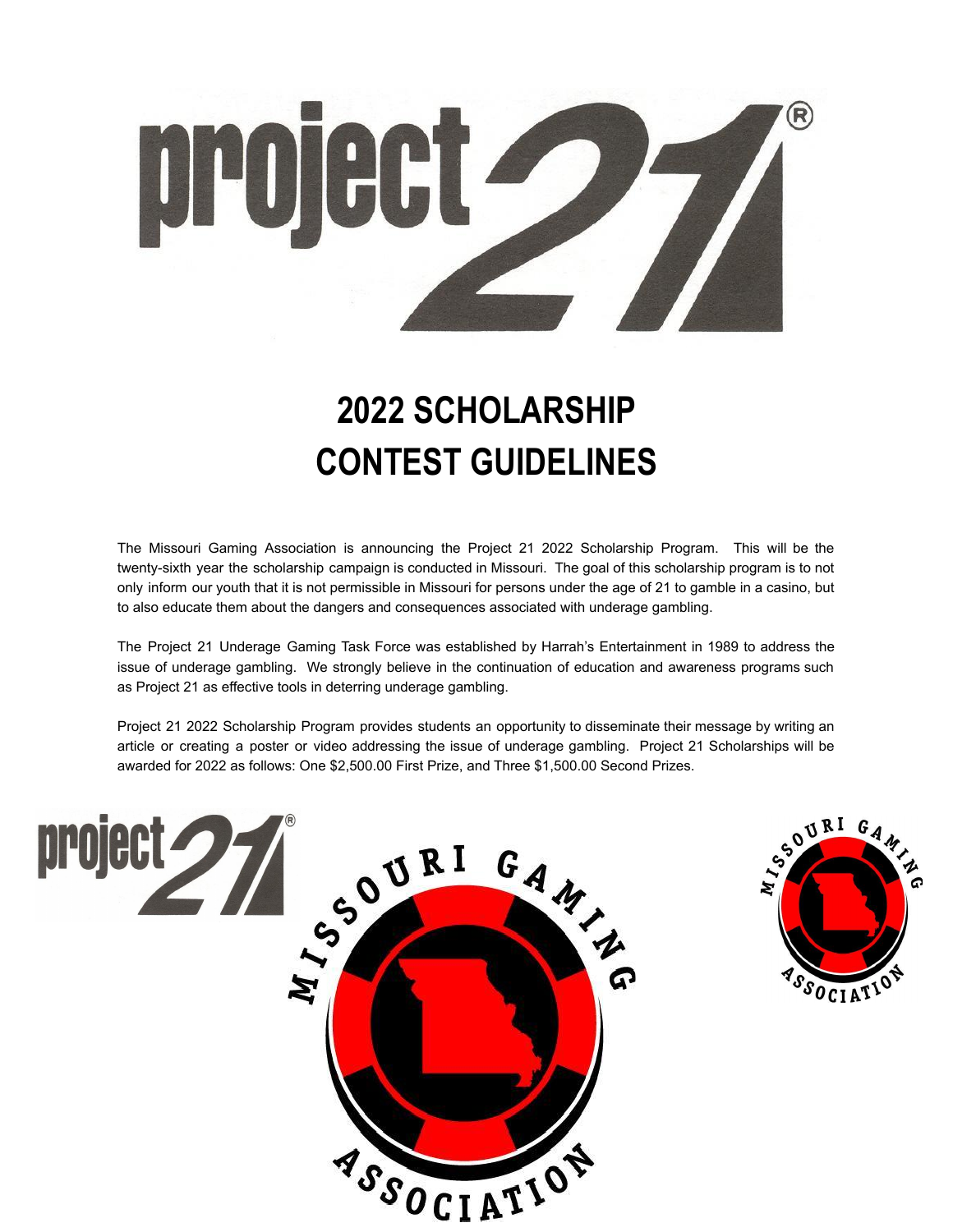## 2022 ESSAY/POSTER/VIDEO **SCHOLARSHIP APPLICATION**

| 1. | Applicant's Name: _____________<br><u> 1989 - Johann Stoff, deutscher Stoff, der Stoff, der Stoff, der Stoff, der Stoff, der Stoff, der Stoff, der S</u>                                                                                                                                                                                                                                                                                                                                                                                                                                                                                 |
|----|------------------------------------------------------------------------------------------------------------------------------------------------------------------------------------------------------------------------------------------------------------------------------------------------------------------------------------------------------------------------------------------------------------------------------------------------------------------------------------------------------------------------------------------------------------------------------------------------------------------------------------------|
|    |                                                                                                                                                                                                                                                                                                                                                                                                                                                                                                                                                                                                                                          |
|    |                                                                                                                                                                                                                                                                                                                                                                                                                                                                                                                                                                                                                                          |
| 3. |                                                                                                                                                                                                                                                                                                                                                                                                                                                                                                                                                                                                                                          |
| 4. | School Name:                                                                                                                                                                                                                                                                                                                                                                                                                                                                                                                                                                                                                             |
| 5. |                                                                                                                                                                                                                                                                                                                                                                                                                                                                                                                                                                                                                                          |
| 6. | Please indicate whether you are submitting an Article ______________ Poster _____________ Or Video __________                                                                                                                                                                                                                                                                                                                                                                                                                                                                                                                            |
| 7. | If you are submitting an article, please complete 7a and b; or c below. Please send 1 set of the school publication containing the article.                                                                                                                                                                                                                                                                                                                                                                                                                                                                                              |
|    |                                                                                                                                                                                                                                                                                                                                                                                                                                                                                                                                                                                                                                          |
|    | b. Date Article Published:                                                                                                                                                                                                                                                                                                                                                                                                                                                                                                                                                                                                               |
|    | c. If there is not a school publication the article must be presented to an appropriate class as determined by the school counselor and must be                                                                                                                                                                                                                                                                                                                                                                                                                                                                                          |
|    | published in a local newspaper sometime between Dec. 1, 2021 and Feb. 15, 2022. A signed letter from the school counselor verifying the class<br>presented to and date of presentation as well as one copy of the newspaper containing the published article must accompany the application.                                                                                                                                                                                                                                                                                                                                             |
| 8. | If you are submitting a poster, please note the poster must be on 22 in. x 28 in. poster board. Please write your name and address on the                                                                                                                                                                                                                                                                                                                                                                                                                                                                                                |
|    | back of your poster.                                                                                                                                                                                                                                                                                                                                                                                                                                                                                                                                                                                                                     |
|    |                                                                                                                                                                                                                                                                                                                                                                                                                                                                                                                                                                                                                                          |
| 9. | If you are submitting a video, please make a copy and send it with your name and address on the label. All videos entries must be in DVD                                                                                                                                                                                                                                                                                                                                                                                                                                                                                                 |
|    | format and must be at least 1 minute in length, but no longer than 5 minutes. Keep in mind copy right infringement if you are using music.                                                                                                                                                                                                                                                                                                                                                                                                                                                                                               |
|    |                                                                                                                                                                                                                                                                                                                                                                                                                                                                                                                                                                                                                                          |
|    |                                                                                                                                                                                                                                                                                                                                                                                                                                                                                                                                                                                                                                          |
|    | SECOND PRIZES) WILL BE MADE PAYABLE TO THE WINNING STUDENT(S) AND THE SCHOOL OF HIGHER EDUCATION THE STUDENT IS<br>ATTENDING OR PLANS TO ATTEND. IF THE STUDENT IS UNDECIDED ABOUT WHEN AND/OR WHERE HE/SHE WILL ATTEND AT THE TIME<br>SCHOLARSHIP AWARDS ARE DISTRIBUTED, THE SCHOLARSHIP WILL BE HELD IN ESCROW BY THE MISSOURI GAMING ASSOCIATION<br>(FOR A PERIOD NOT TO EXCEED 4 YEARS) UNTIL THE STUDENT IS READY TO ATTEND A SCHOOL OF HIGHER EDUCATION. IF YOU WILL<br>BE ATTENDING A SCHOOL OF HIGHER EDUCATION AND YOU HAVE CHOSEN THE SCHOOL YOU PLAN TO ATTEND, PLEASE IDENTIFY<br>THE NAME AND ADDRESS OF THE SCHOOL BELOW: |
|    | Student's Name (Please Print)<br>Date                                                                                                                                                                                                                                                                                                                                                                                                                                                                                                                                                                                                    |
|    | Name of School Counselor/Advisor<br>Student's Signature                                                                                                                                                                                                                                                                                                                                                                                                                                                                                                                                                                                  |
|    | Phone Number of Counselor/Advisor<br>Student's Age and Birth Date                                                                                                                                                                                                                                                                                                                                                                                                                                                                                                                                                                        |
|    | If student is less than 18 years of age, a parent or guardian must sign this application.                                                                                                                                                                                                                                                                                                                                                                                                                                                                                                                                                |
|    |                                                                                                                                                                                                                                                                                                                                                                                                                                                                                                                                                                                                                                          |
|    | Parent's Name (Please Print)<br>Date                                                                                                                                                                                                                                                                                                                                                                                                                                                                                                                                                                                                     |
|    | Parent's Signature                                                                                                                                                                                                                                                                                                                                                                                                                                                                                                                                                                                                                       |
|    |                                                                                                                                                                                                                                                                                                                                                                                                                                                                                                                                                                                                                                          |

Please return application, entry and other required documentation as outlined in the PROJECT 21 2022 SCHOLARSHIP GUIDELINES to Missouri Gaming Association, Attn: Mike Winter, 109A East High St., P.O. Box 305, Jefferson City, MO 65102 by **March 1, 2022.**

**PLEASE SEE PROJECT 21 2022 SCHOLARSHIP GUIDELINES FOR COMPLETE RULES.**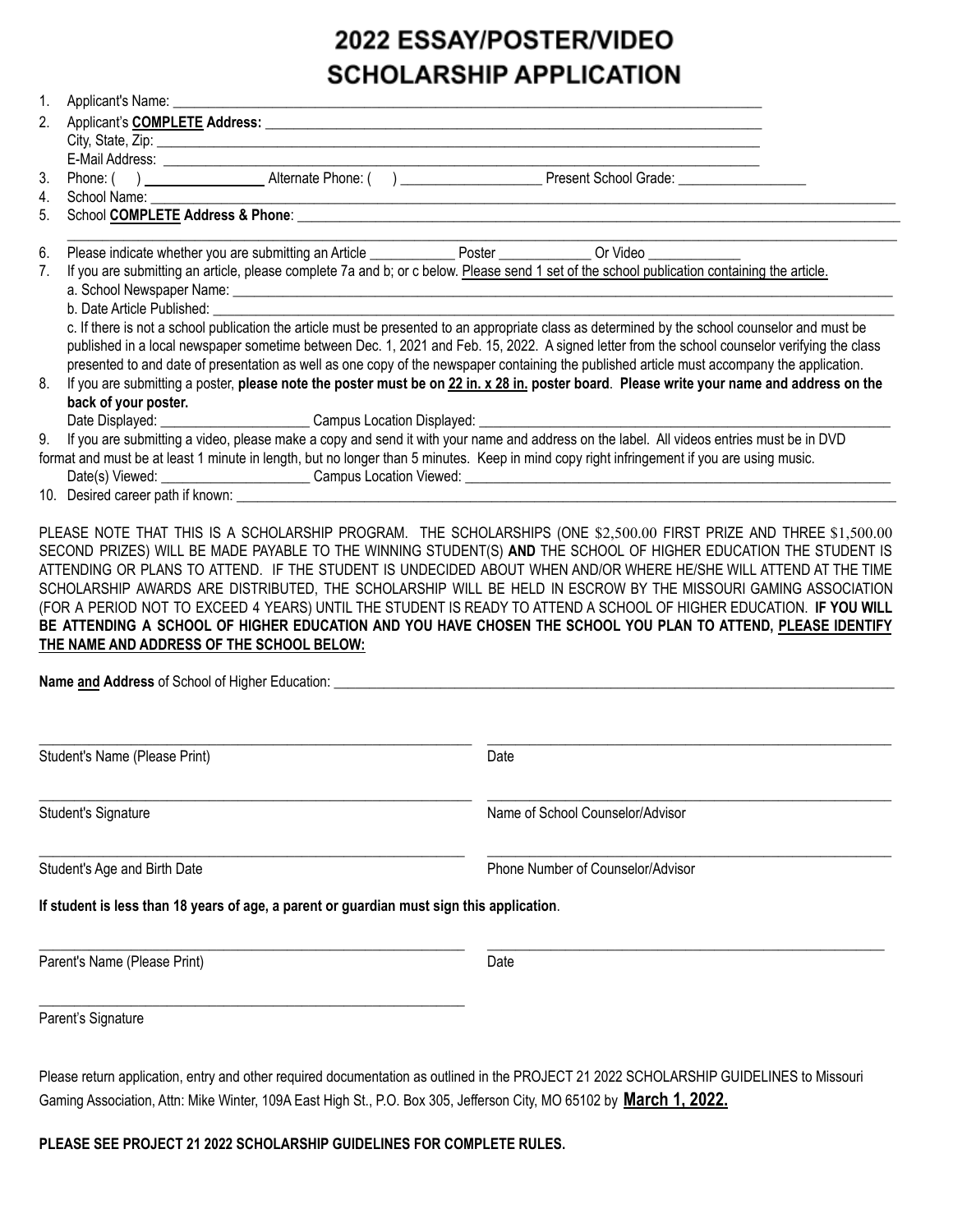#### **MISSOURI GAMING ASSOCIATION PROJECT 21 2022 SCHOLARSHIP PROGRAM GUIDELINES**

- **1. Eligible Applicants:** ALL **MISSOURI HIGH SCHOOL SENIORS** are eligible (exception see Rule 8 below).
- **2. Content:** Articles, posters and videos will be reviewed and judged for originality, content, style and educational value. The focus of the article, poster or video should be on the topic of deterring young people from engaging in underage gambling and/or the ramifications associated with underage gambling. **Please do not confuse this topic with anti-gambling or compulsive gambling topics as they are not the same.**

#### **3. Entry Requirements:**

Article - An article entry must be published in the newspaper, magazine or publication of the applicant's school between December 1, 2021 and February 15, 2022 (exception noted in 7c of the Application). One set of the student newspaper, magazine or publication in which the article appears must be submitted.

**Poster** - A poster entry must be displayed in a public area of the applicant's school for at least one full week between December 1, 2021 and February 15, 2022. The poster entry must be accompanied by an essay (minimum of one-page; double-spaced) discussing the topic of underage gambling as noted in "Content." The essay does not need to be displayed or published at the school. A brief letter signed by a school counselor certifying the poster was displayed at the school along with the dates of display must also accompany the poster and essay. Keep in mind raised objects have a tendency to detach from poster board during shipment.

**Video** - A video entry must be viewed in a school class or forum between December 1, 2021 and February 15, 2022 and must be at least 1 minute in length, but no longer than five minutes. A brief letter signed by a school counselor certifying the video was viewed at the school along with the date(s) must accompany the video. The video must be MP4 format and submitted on USB thumb drive.

- 4. Application: The article, poster or video entry must be accompanied by a Project 21 2022 Scholarship Application, in addition **to any other required documentation outlined above.** Students may download an application at [www.missouricasinos.org](http://www.missouricasinos.org) or by calling the Missouri Gaming Association at 573-634-4001 for further instruction.
- **5. Submission Deadline:** The article, poster or video entry, completed application and other required documentation outlined above must be received by the Missouri Gaming Association, Attn: Mike Winter, 109A East High St., P.O. Box 305, Jefferson City, MO 65102 by **MARCH 1, 2022.**
- **6. Judging:** Final judging and the selection of the winning entries will be determined by an Executive Committee comprised of officials from the Missouri Gaming Association. All decisions made by the Association will be final. Entries become the property of the Missouri Gaming Association and will not be returned except at the discretion of the MGA.
- **7. Notice to Winners:** Notification to the winners of the winning articles, posters and/or videos will be **announced by March 31, 2022**. The checks will be **awarded by April 15, 2022** unless Rule 11 applies.
- **8. Ineligibility:** Part-time casino employees that are high school seniors working less than 32 hours per week **are** eligible. Children (Missouri high school seniors) of Missouri casino employees **are** eligible for the Project 21 Scholarships, provided the student is not a child of a Missouri Gaming Association officer or a Missouri Project 21 Executive Committee member. Prior winners of Project 21 Scholarships **are not** eligible.
- **9. Scholarship Awards:** The student authors and/or artists of the winning entries will each receive a Project 21 Scholarship in accordance with Rules 10 and 11 below.
- **10. Joint Authorship:** If a winning article is written by more than one student author, then the authors of the article will all share pro rata in the Project 21 Scholarship. If a winning poster or video is created by more than one student, then the creators of the poster or video will all share pro rata in the Project 21 Scholarship.
- **11. Scholarship Check Distribution:** The Project 21 Scholarship checks will be issued jointly to the winning author and to an accredited school of higher education including colleges, universities and vocational/technical schools located within the United States, which the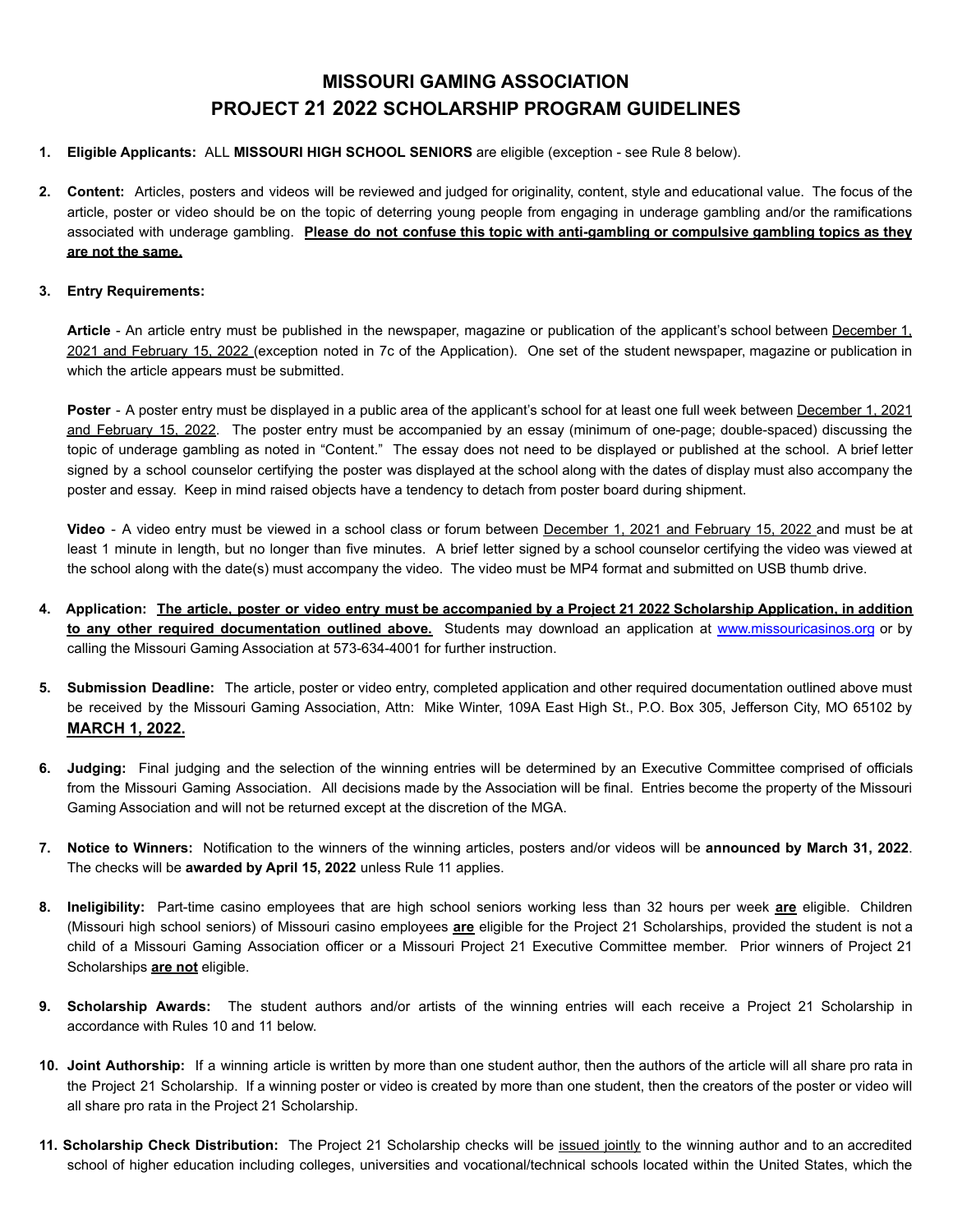winning student is, or will be attending. If a winning student has not chosen a school of higher education when the scholarship check is scheduled for distribution, the Missouri Gaming Association will hold the winnings (or the pro rata amount as the case may be) in escrow until the student is ready to attend school. The proceeds can be held no longer than four years. After four years, the proceeds will be donated to a charitable agency or used for a charitable purpose (including other Project 21 Scholarships) if the funds have not been used by that time.

### **Gambling Addiction Damages Underage Teens**

**By Elijah Ballard, University City High School**

High school students face stress daily for a variety of reasons, but underage gambling is one that goes unnoticed. I was one of the unnoticed that fell victim to underage gambling. I didn't know what I was getting into. Online gambling was an avenue for me to relieve my stress but ultimately led to catastrophic problems in my life. Students across the globe, like me, are constantly being fed into this addiction that's almost impossible to give up. Underage gambling is an addiction that must be stopped.

The majority of my time was spent online, gambling on unregulated websites that permitted anyone to place bets if they had access to a credit card. At 14 years old, I didn't understand the repercussions of such an act. I spent time at lunch gambling with friends, and again when I got home. I usually lost, and because of unawareness, I gambled again, and again and again. It was a rinse and repeat cycle. It lasted until one day when I looked into the mirror and realized everyone I knew had disappeared from my life. My friends and family had vanished and I had lost control.

In hindsight, I wish I'd known that underage gambling wasn't an addiction unique to me, but instead a growing addiction for youth in America. According to knowtheodds.org, studies in recent years have shown a 2.1% increase in underage gambling from ages 14-21, which amounts to roughly 2,605,306 teens. This means over 2 million young adults are gambling in numerous ways through loopholes in the system. The problem is that young adults aren't aware of the harsh repercussions of their actions. The average brain of a young adult doesn't fully develop until 23 or 24 years old, which allows teens to gamble despite underdeveloped logical thinking skills.

I gambled through a video game called Counter-Strike. Third-party websites allowed me to convert items I purchased in the game to currency I could gamble with. Through this loophole, thousands of young adults are able to place bets in an unregulated system. However, some states regulate online gambling and take it very seriously. According to New Jersey's online gambling website, "New Jersey takes strong verification checks on all customers at the time of account establishment." Many states have followed suit. Missouri, Pennsylvania, Delaware, and 11 others have enforced online gambling laws in their state. If the rest of America practiced these laws, online gambling wouldn't be as accessible.

Teenagers gamble in different variations such as with dice and cards, and also on sporting events. For social experience or monetary gains, these "harmless" ways of gambling can turn into serious addictions. Students resort to

locations such as the bathroom or library where minimum faculty are present. College students gamble as well. According to sciencedirect.com, students from both University of Memphis and Nevada gambled at casinos. Of the respondents, 24.2% from Memphis and 52.7% from Nevada had illegally gambled in casinos. Similar to how college students obtain drugs or alcohol easily, they also find easy ways to gamble that aren't online.

Many solutions to this problem exist, one would include reducing advertising. Advertisements portray gambling as a successful business that "changes lives". When gambling is translated through advertisements in a positive connotation, kids believe it. At the University of Sydney, researchers found in 2007 that North Carolina State Lottery spent over \$385,000 on advertising and scholarships for university events, essentially promoting underage gambling. They also discovered a New York advertisement that read, "All you need is a dollar and a dream." These false advertisements come from credible sources that shed a positive light on gambling and leave a convincing message to youth.

While lowering the amount of positive advertisements surrounding gambling will have a positive impact on America as a whole, other things can be done at the school level. Students at U. City can work together to make this addiction less probably for fellow students by working with administration to add it to common curriculum. Plenty of information is available about drugs and alcohol, but rarely underage gambling. An ideal would be to implement underage gambling lessons into the Personal Finance curriculum that teaches the value of money and how gambling affects it, as well as having an assembly focusing on underage gambling. During the assembly, professionals from the National Council of Problem Gambling and students damaged by underage gambling would speak to the student body about why gambling is harmful.

Ultimately, parents are the ones who can stop an underage gambling addiction before it starts. Common symptoms that show addiction include missing school, grade drops, less interest in extracurricular activities, mood swings and increased value in money. If parents become aware of these symptoms, they must be the ones who communicate with the student and get professional aid which can be found by calling the National Council on Problem Gambling at 1-800-522-4700 or using their live text chat. Parents can also call Missouri's Gambling hotline at 888-BETS-OFF.

An addiction to underage gambling produces detrimental effects in the lives of those addicted, in addition to their families and friends. According to Missouri law, a person